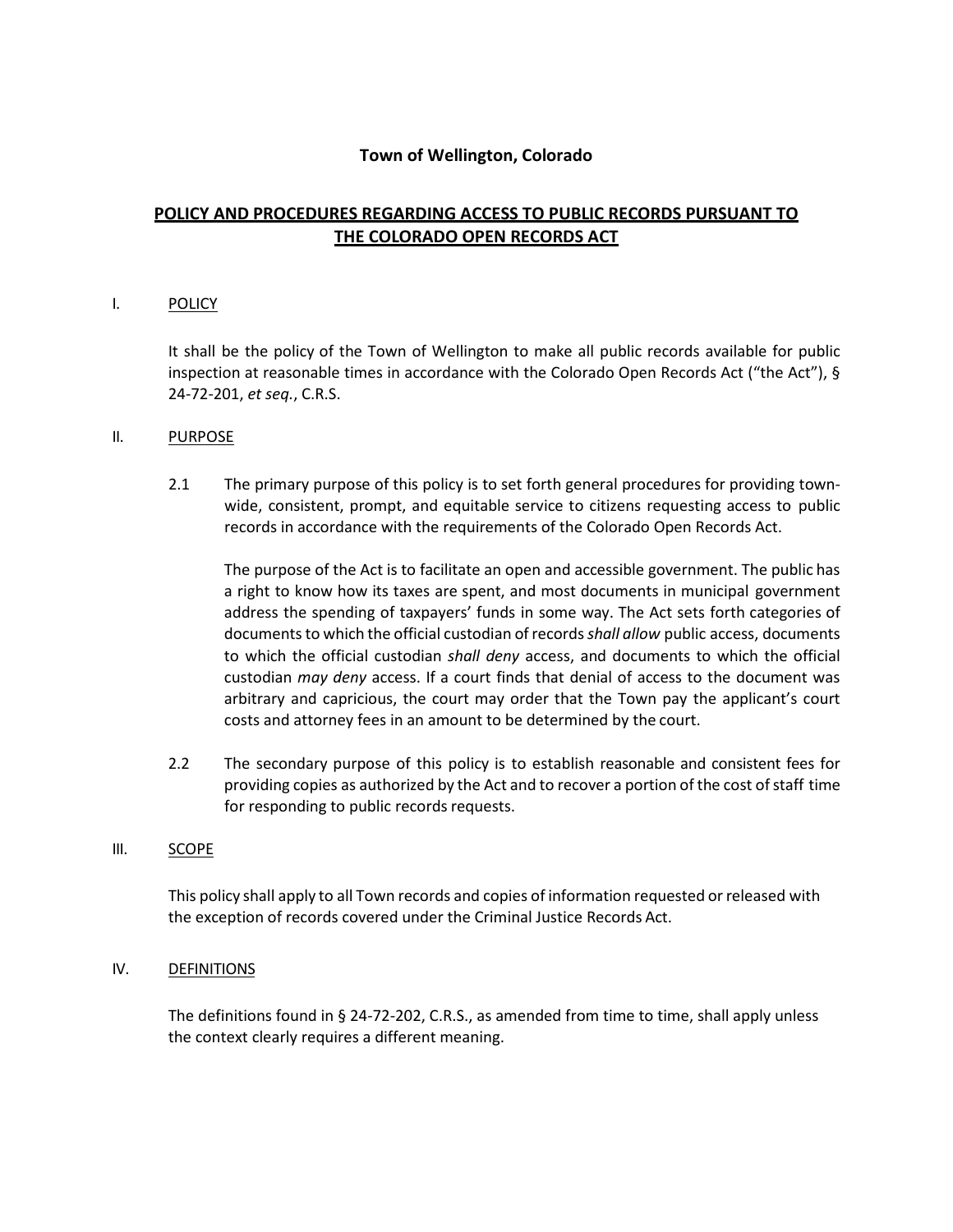# V. PROCEDURES

- 5.1 The Town Clerk is the official custodian of allrecords which are centrallymaintained by the Town. Department heads are the official custodians of allrecords maintained within their departments. Itisthe responsibility of each department head to become familiar with and to educate his/her affected employees about the standards and requirements of this policy.
- 5.2 Citizens may make formal requests in writing to the Town Clerk for copies of public records. The Town Clerk will make reasonable efforts to fill such requests immediately, at most, within the time required by state statute (three days which can be extended by seven additional working days in extenuating circumstances per § 24-72-203(3)(b), C.R.S.).

The Town Clerk shall provide a paper form and online form on the Town website for open records requests.

- 5.3 If the written request cannot be filled immediately, or if the records are otherwise not readily available at the time the request is made, the custodian and Town Clerk will set a dateandtime for records inspection that is within three working days of the date on which the request was made. Such period may be extended if extenuating circumstances exist (per § 24-72-203(3)(b), C.R.S.), but the total time, including the extension period, will not exceed ten working days from the date on which the request wasmade.
- 5.4 The records custodian is not under a duty to create any new public record in response to a request. Data and/or records need to be provided only in the format in which they currently exist. Requests in advance for "future" records, i.e. request for information on a subsequent continuing or periodic basis are not allowed. A separate request must be made each time existing data/and or records are requested. Data will not be manipulated and provided in custom formats.
- 5.5 If the requestor of the record(s) requests that copies of the record(s) be provided in digital format, the Town Clerk shall arrange for transmission of the record(s) via email or a cloudbased file sharing service. Alternatively, the requestor may provide, at their expense, a USB thumb drive for storage of the digital copies at the time the deposit is paid.

# VI. CHARGES

- 6.1 Reasonable charges shall be made for any copies requested. Such charges shall be reflective of the actual costs of reproduction. The reproduction fee shall not exceed twenty-five cents per standard page for a printed copy of a public record, or a fee not to exceed the actual cost of providing a copy, printout, or photograph of a public record in a format other than a standard page.
- 6.2 On occasion, a request for public records will require more extensive research to locate a particular document or documents and/or to manipulate or redact documents to allow their release. While the Town has a clear obligation to provide public records and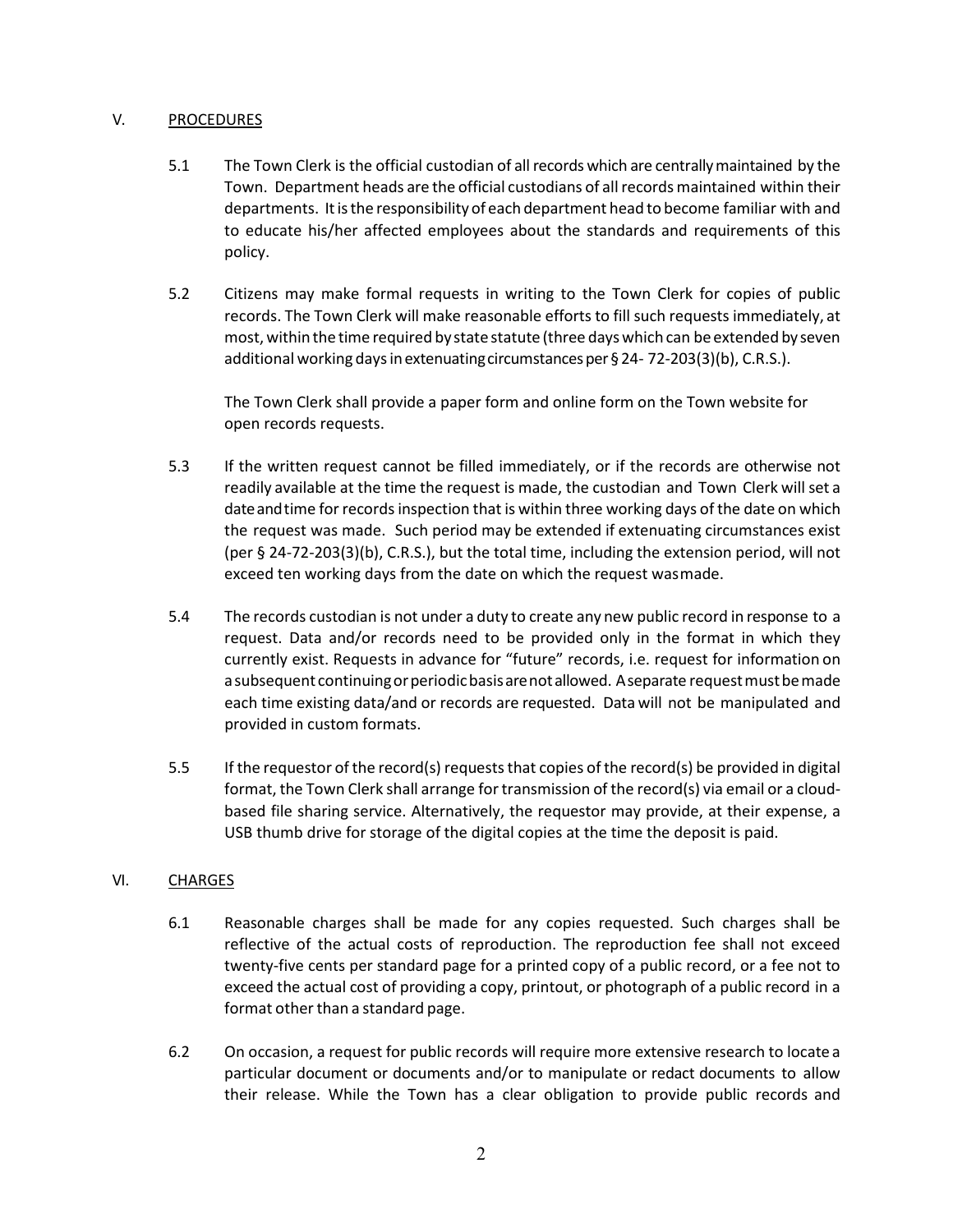information, it cannot effectively serve as a research service for citizens without affecting its ability to provide normal and usual services. Therefore, departments may charge for time spent to respond to extraordinary requests, including, without limitation, searching voluminous files for specific information, manipulating data, scanning paper records into digital formats, and redacting documents to excise confidential information. After one hour of time has been expended on the request, the charge for research shall be \$30 per hour. A time-log, describing the time spent responding to a request, shall be maintained for staff time in excess of one hour.

- 6.3 The Town does not charge for:
	- 6.3.1 Requestsfrom members ofthe Town Board, its boards and commissions, or other staff performing Town business. Exception: The Town will charge for election materials requested by incumbent officials who are running for office to ensure equal treatment of all candidates.
	- 6.3.2 Election materials requested by any citizen except for reimbursement of costs incurred by the Town in obtaining such materials when such records are maintained by other governmental entities.
	- 6.3.3 Reasonable requests from other towns, cities, or states or from professional organizations to which the Town as a whole pays membership dues, such as the Colorado Municipal League.
- 6.4 At the discretion of the Town Clerk, courtesy copies may be provided free of charge for infrequent requests with an insignificant impact on resources, i.e. fulfilling a request that does not require more than 15 minutes of cumulative stafftime.
- 6.5 Upon receipt of a request for information, the custodian and Town Clerk shall create a time and cost estimate for researching, retrieving, producing, and reproducing such record(s).
	- 6.5.1 Advance payment of a deposit by the requestor of one-half of the estimated cost is required if the estimated total cost exceeds \$50.00.
	- 6.5.2 If a deposit is required prior to processing an open records request, the deposit must be received by the office of the Town Clerk within seven (7) days of notification of saiddeposit. Ifthedepositisnotreceivedasrequiredinthis Section, the requestwill be considered as abandoned and not processed.
	- 6.5.3 If during completion of the request the time and cost estimate increases significantly, the Town Clerk shall attempt to gain approval from the requestor for the increased cost estimate and may require an additional deposit for completion of the request. Failure to gain approval for increased costs shall not diminish the requirement that the requestor pay in full prior to release of the requested documents.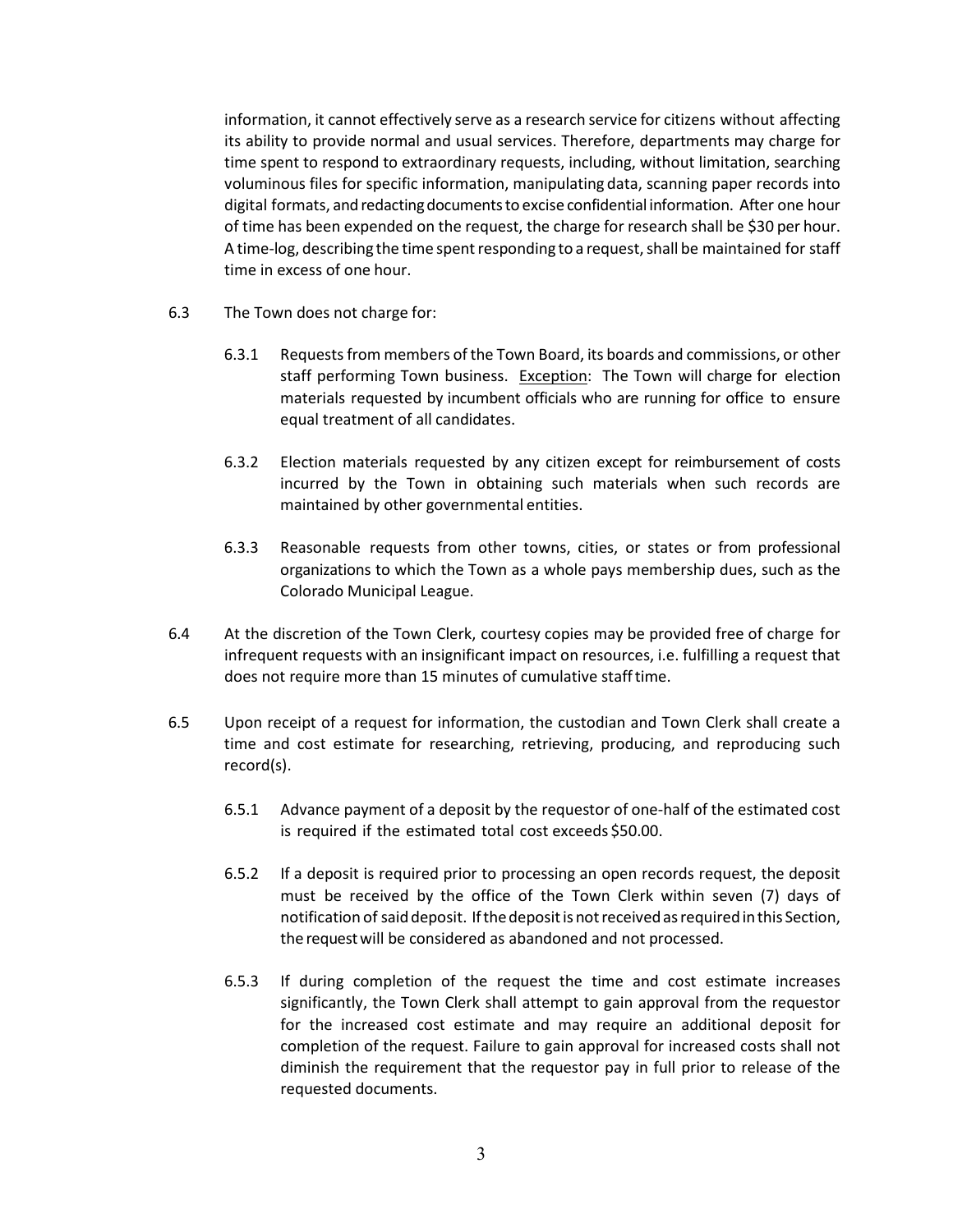- 6.6 Prior to the release of the requested information, the requestor shall pay the total cost of the request, less any amount deposited. The requestor shall be refunded any excess amount collected.
- 6.7 In the event a requestor has at any time presented a check or draft dishonored or returned due to insufficient funds or stop payment, the Town Clerk's Office shallrequire any records fees or deposit required hereunder to be paid with cash or certified funds.

#### VII. ACCESS DENIED

- 7.1 Accessto public recordsmaybe denied in accordancewith the provisionsoftheAct. Inspection of the following public records may not be permitted:
	- 7.1.1 Items Protected by Law: If, upon consultation with the Town Attorney, it is determined that the document is privileged or prohibited from disclosure under any ordinance, state statute, federal statute, or regulation issued thereunder or is prohibited by rules promulgated by the order of any court. This includes items such as:
		- Personnel files, including social security numbers, home address and telephone numbers, and medical, psychological, and sociological data;
		- Sexual harassment investigations;
		- Work product and drafts;
		- Deliberative process materials, defined as material so candid or personal that public disclosure is likely to stifle honest and frank discussion within the government;
		- Letters of reference;
		- Identities of applicants, except finalists, for positions of Town Manager, Town Attorney, Municipal Judge and department and division heads;
		- Investigatory files compiled for any law enforcement purpose;
		- Addresses, telephone numbers, or financial data of past or present users of public utilities, public facilities or recreational or cultural services;
		- $\bullet$  Real estate appraisals until the time that title passes to the Town;
		- Trade secrets, privileged information, and confidential commercial, financial, geological, or geophysical data obtained by the Town from any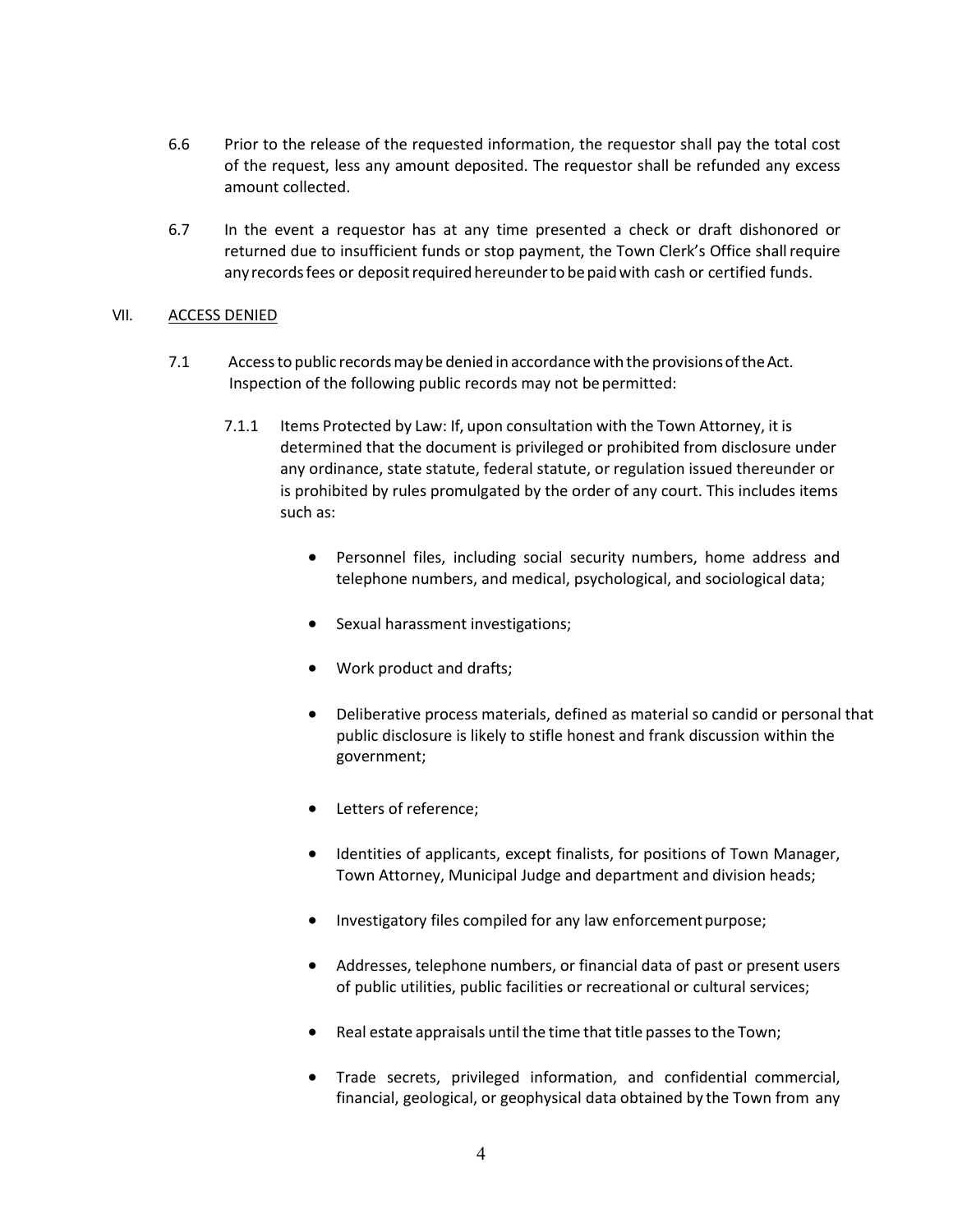person;

- Correspondence between the Town Board and constituents where it is clear that there was an expectation of confidentiality.
- 7.1.2 Attorney/client and work product communications that convey legal advice: Communications to or from the Town Attorney's Office or other special counsel representing the Town and anyone within the Town organization, should not be released without the consent of the client, that is the Town Board or the Town Manager, to any individuals other than those to whom the communication was directed.
- 7.1.3 Withheld documents: If any public records are withheld, the custodian shall provide the applicant with a statement describing each withheld document and explaining why such document is not being released.
- 7.1.4 Release decision: All of the above-mentioned categories of documents that are privileged or prohibited from disclosure may be released when there is a waiver submitted bythe personofinterestandafterconsultationandapproval of the Town Attorney's office.

# VIII. CONSTRUCTION AND INTERPRETATION

Employees who have questions concerning the interpretation or application of this policy should be directed to the Town Attorney's Office.

# IX. **EXCEPTIONS/CHANGE**

This policy supersedes all previous policies covering the same orsimilar topics. Exceptions to this policy may be granted only by the Town Manager or the Town Attorney. This policy may be reviewed and changed at any time.